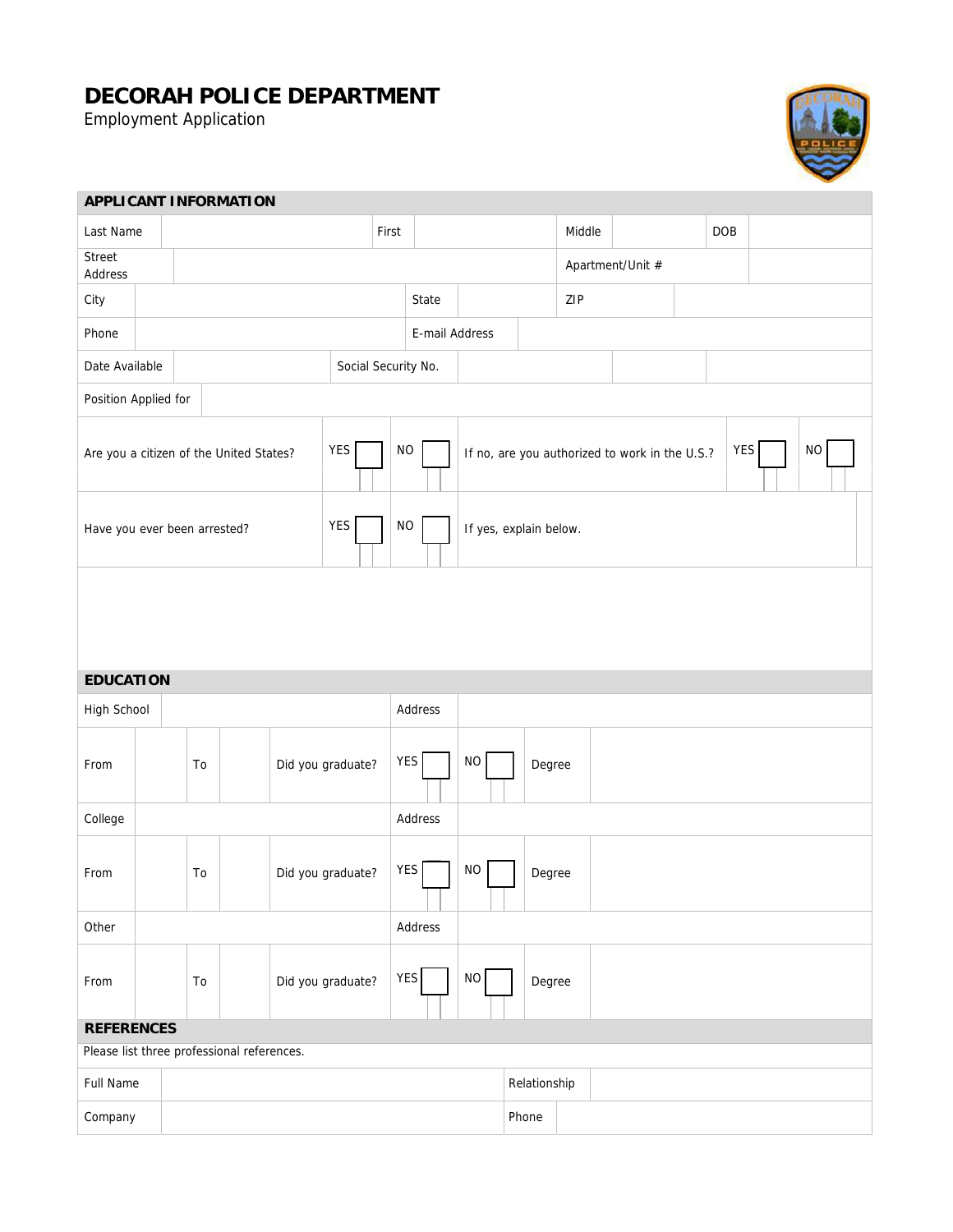| Address                                                                   |                     |                    |            |              |  |  |  |  |  |
|---------------------------------------------------------------------------|---------------------|--------------------|------------|--------------|--|--|--|--|--|
| <b>Full Name</b>                                                          |                     |                    |            | Relationship |  |  |  |  |  |
| Company                                                                   |                     |                    |            | Phone        |  |  |  |  |  |
| Address                                                                   |                     |                    |            |              |  |  |  |  |  |
| Full Name                                                                 |                     |                    |            | Relationship |  |  |  |  |  |
| Company                                                                   |                     |                    |            | Phone        |  |  |  |  |  |
| Address                                                                   |                     |                    |            |              |  |  |  |  |  |
|                                                                           | PREVIOUS EMPLOYMENT |                    |            |              |  |  |  |  |  |
| Company                                                                   |                     |                    | Phone      |              |  |  |  |  |  |
| Address                                                                   |                     |                    | Supervisor |              |  |  |  |  |  |
| Job Title                                                                 |                     |                    |            |              |  |  |  |  |  |
| Responsibilities                                                          |                     |                    |            |              |  |  |  |  |  |
| From                                                                      | To                  | Reason for Leaving |            |              |  |  |  |  |  |
| May we contact your previous supervisor for a reference? YES<br><b>NO</b> |                     |                    |            |              |  |  |  |  |  |
| Company                                                                   |                     |                    | Phone      |              |  |  |  |  |  |
| Address                                                                   |                     |                    | Supervisor |              |  |  |  |  |  |
| Job Title                                                                 |                     |                    |            |              |  |  |  |  |  |
| Responsibilities                                                          |                     |                    |            |              |  |  |  |  |  |
| From                                                                      | To                  | Reason for Leaving |            |              |  |  |  |  |  |
| May we contact your previous supervisor for a reference? YES<br><b>NO</b> |                     |                    |            |              |  |  |  |  |  |
| Company                                                                   |                     |                    | Phone      |              |  |  |  |  |  |
| Address                                                                   |                     |                    | Supervisor |              |  |  |  |  |  |
| Job Title                                                                 |                     |                    |            |              |  |  |  |  |  |
| Responsibilities                                                          |                     |                    |            |              |  |  |  |  |  |
| From                                                                      | To                  | Reason for Leaving |            |              |  |  |  |  |  |
| May we contact your previous supervisor for a reference? YES<br>NO        |                     |                    |            |              |  |  |  |  |  |